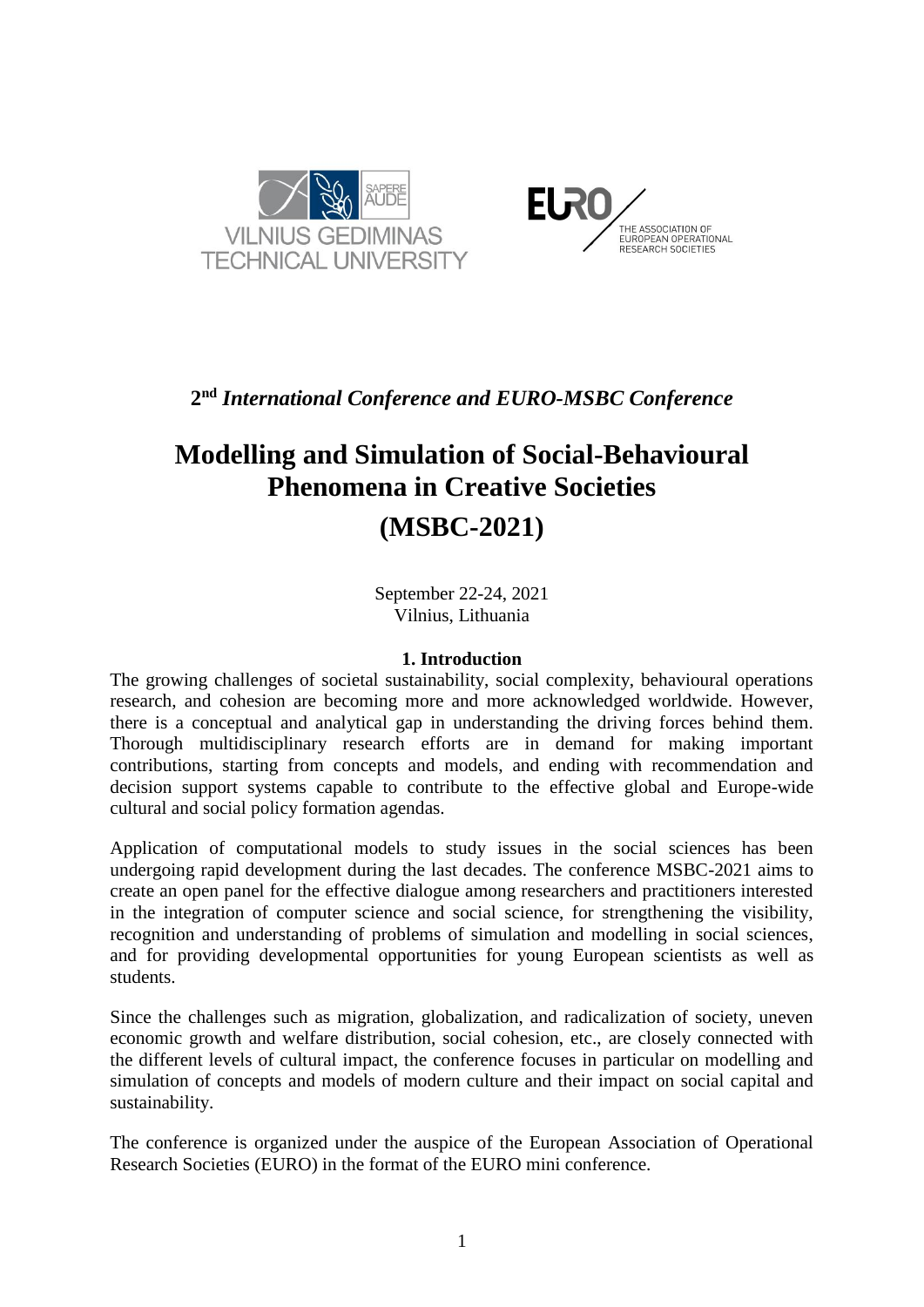## **2. Scope**

The International EURO Mini Conference MSBC-2021 on "Modelling and Simulation of Social-Behavioural Phenomena in Creative Societies" will be composed of 4 streams:

- 1. Theories and concepts (chaired by (to be announced later))
- 2. Methodic (chaired by (to be announced later))
- 3. Modelling and simulation (chaired by (to be announced later))
- 4. Real-life applications (chaired by (to be announced later))

Due to its interdisciplinary flavour, this conference brings together researchers from the areas of social sciences (e.g. organizational science, communication, management science, decision sciences, cultural economics, societal complexity, sociology, media research, and others), operations research, computational intelligence, agent-based simulation, applied mathematics, econophysics and their respective fields of applications.

The conference program consists of tutorials as well as invited and contributed papers. We encourage those interested in the conference to submit their contributions on the following topics listed below:

- Biometrical Technologies and Affective Computing;
- Concepts, Models and Measurement of Social Capital;
- Computational Intelligence Applications in Social Sciences;
- Creative Industries and Economies:
- Virtual Reality and Behaviour.

However, theoretical and applied contributions on other topics of modelling and simulation of social-behavioural phenomena in creative societies are also welcome.

## **3. Invited Speakers and Lecturers**

Prof. Dr. Nitin Agarwal, University of Arkansas at Little Rock, USA Prof. George Kleiner, Central Economic-Mathematical Institute, Russia Prof. Arturas Kaklauskas, Vilnius Gediminas Technical University, Lithuania (Greta Thunberg ???) {others to be announced later}

## **4. Publications**

We encourage researchers, especially young ones, who are starting or developing their research related to computing in social sciences to present their work for discussion and take part in the tutorials on the challenging topics of modelling and simulation of socialbehavioural phenomena in creative societies to be held during the conference.

Contributors are requested to submit short papers (6 pages long) in electronic format (MS-Word or PDF) via the EasyChair account: EURO Mini Conference MSBC-2021. The proceedings of the conference will be published by an international publisher, referenced in the Clarivative Analytics (Thompson Reuters) ISI Proceedings DB, and delivered during the conference.

The special issue of papers on the subject of the conference will be published in a top-rated journal "Central European Journal of Operations Research" (Springer).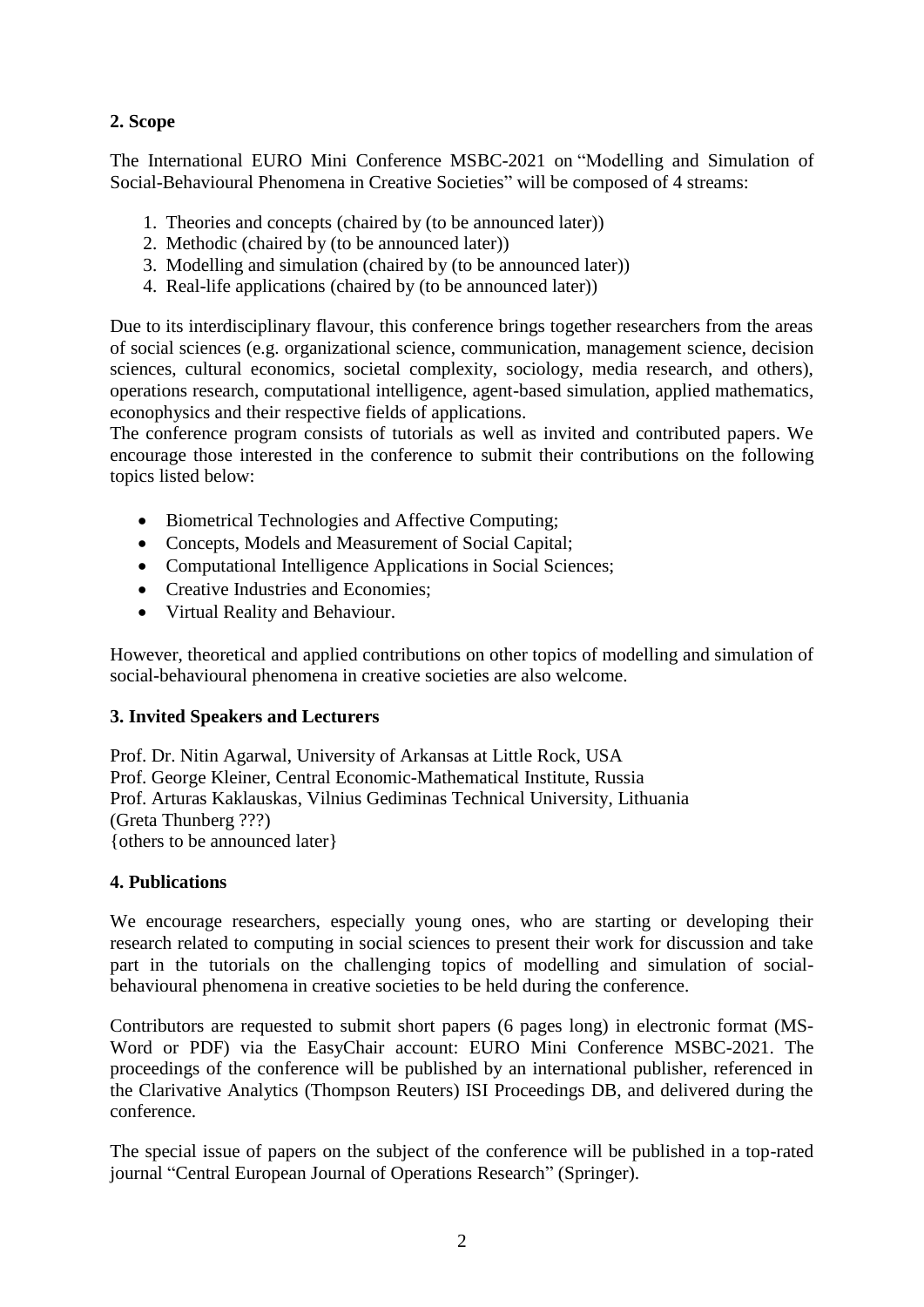Presentations of projects, software tools and demos are also welcome.

### **5. Location, Venue and Time**

The conference will be held in Vilnius, Lithuania, on September 22-24, 2021.

The conference will take place in the Amberton Cathedral Square Hotel, L. Stuokos-Guceviciaus st 1, Vilnius, LT-01122, located in the Old Town of Vilnius.

Vilnius, the capital of Lithuania, becomes one of the most beautiful cities in Central and Eastern Europe. It stretches along both banks of the fast-flowing Neris River and is situated among hills and pine forests. Vilnius is a very old city indeed, and its Old Town with beautiful buildings in the late Gothics and Renaissance style merits to be explored.

#### **6. Participants**

Participants are welcome not only from academia but also media, industry and institutions concerned with computing in social sciences, complex societal methodologies and creative economies. Representatives of areas of application will have a chance to get in contact with leading experts in the conference fields, learn the state-of-the-art of research and about new academic software tools that will be applicable in the future. Participants from the academic sector will be informed about the challenges of modelling and simulation in social sciences faced by practitioners and about the need to find new solutions and methodologies. There will be not only Contributed Sessions but also Invited Sessions organized by special experts who are excellently prepared to display best the directions and schools of social systems modelling and simulation together with their colleagues. Finally, the relatively low registration fee allows the participation of a considerable number of PhD students.

## **7. Registration fees and deadlines**

#### **Deadlines:**

| Deadline for invited session proposals: March 20, 2021     |                       |
|------------------------------------------------------------|-----------------------|
| Deadline for abstract/paper submission: April 15, 2021     |                       |
| Paper submission for Proceedings:                          | May 05, 2021          |
| Paper acceptance notification:                             | June 15, 2021         |
| Deadline for abstract submission:                          | September 15, 2021    |
| Early registration fee payment:                            | September 8, 2021     |
| Conference:                                                | September 22-24, 2019 |
| Paper submission to a top-rated journal: November 15, 2021 |                       |

#### **Registration fee:**

|                          | before September 8, 2021 | after September 8, 2021 |
|--------------------------|--------------------------|-------------------------|
| For regular participants | 240 Eur                  | 290 Eur                 |
| For students             | 120 <sub>Eu</sub>        | 150 Eur                 |

Conference Fee includes a get-together party, coffee breaks, lunches, participant's package, the volume of abstracts, participation in the sessions and tutorials.

## **8. Travel**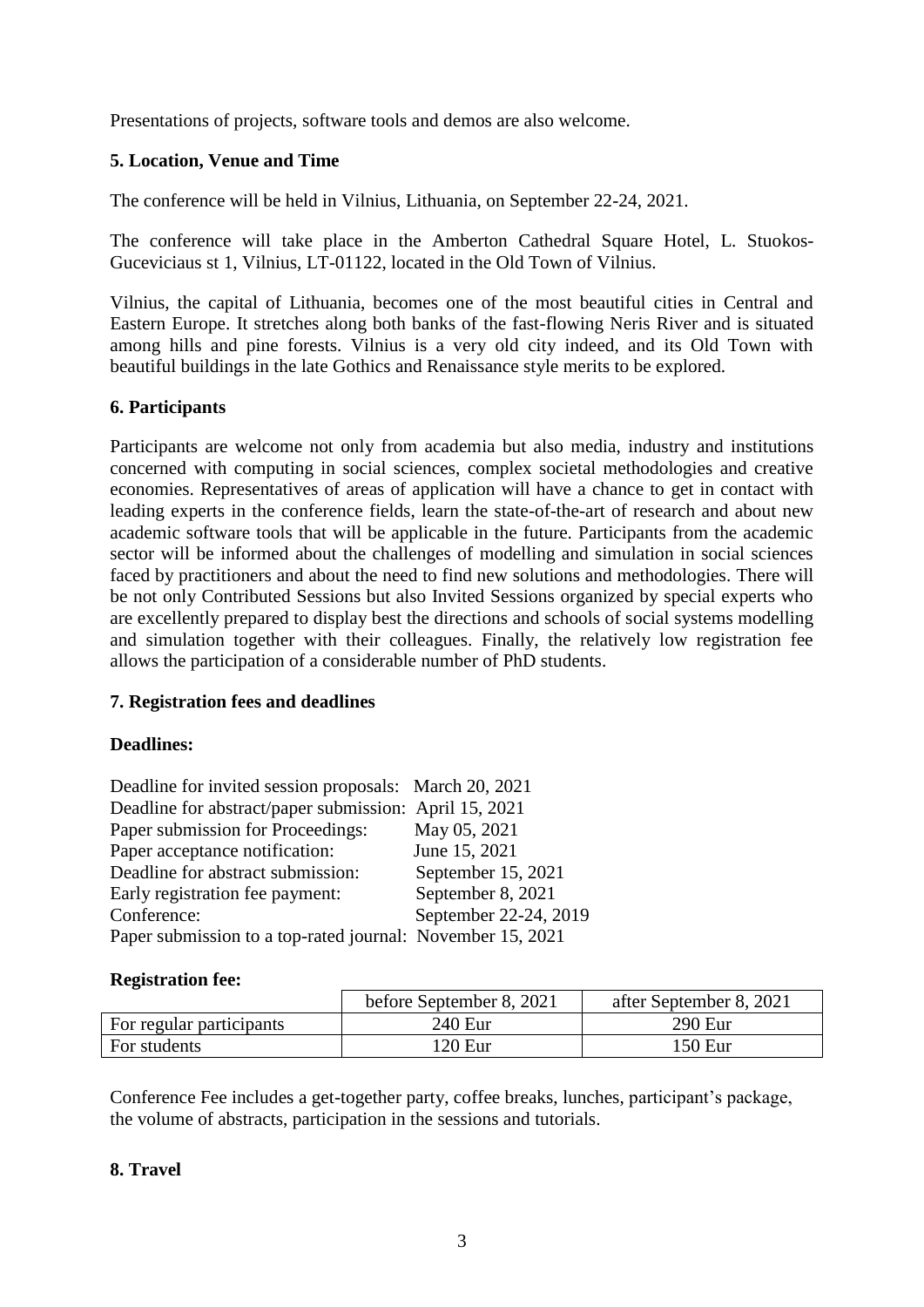Vilnius, the capital of Lithuania, is directly connected by plane with many cities in Europe. There is a convenient connection to Vilnius by train or bus with Berlin, Kiev, Minsk, Moscow, Prague, Riga, St-Petersburg, Warsaw, Vienna.

#### **9. Accommodation**

We reserved a certain number of rooms in several hotels close to the conference place. The list of hotels will be displayed later.

#### **10. Social Programme**

| The social programme of the Conference includes |                        |
|-------------------------------------------------|------------------------|
| Get-together Party                              | - September 22, $2021$ |
| Conference Dinner in the Restaurant "Imperium", |                        |
| <b>Vilnius University Botanical Garden</b>      | - September 23, 2021   |
| Excursion to Vilnius Sights and the             |                        |
| Open-Air Museum of the Centre of Europe         | - September 25, 2021   |
| <b>Bus Tour to Trakai Castle</b>                | - September 25, 2021   |
|                                                 |                        |

#### **11. Organisation**

#### **Organising Institutions**

The organising institutions are:

- Vilnius Gediminas Technical University, Lithuania
- European Association of Operational Research Societies (EURO)
- EURO Working Group on Modelling and Simulation of Social-Behavioural Phenomena in Creative Societies (currently under creation)
- Lithuanian Operational Research Society (LitORS)
- Ghent University, Belgium

## **Co-Organising Institutions**

The co-organising institutions are:

- Vilnius University, Vilnius, Lithuania
- Klaipeda University, Lithuania
- Siauliai University, Lithuania
- Euro Working Group on Experimental Economics
- Euro Working Group on Civil Engineering and Sustainable Development
- Euro Working Group of OR and Development

#### **International Steering Committee**

consists of:

- Prof. Gintautas Dzemyda (Vilnius University, Lithuania)
- Prof. Jakob Krarup (University of Copenhagen, Denmark)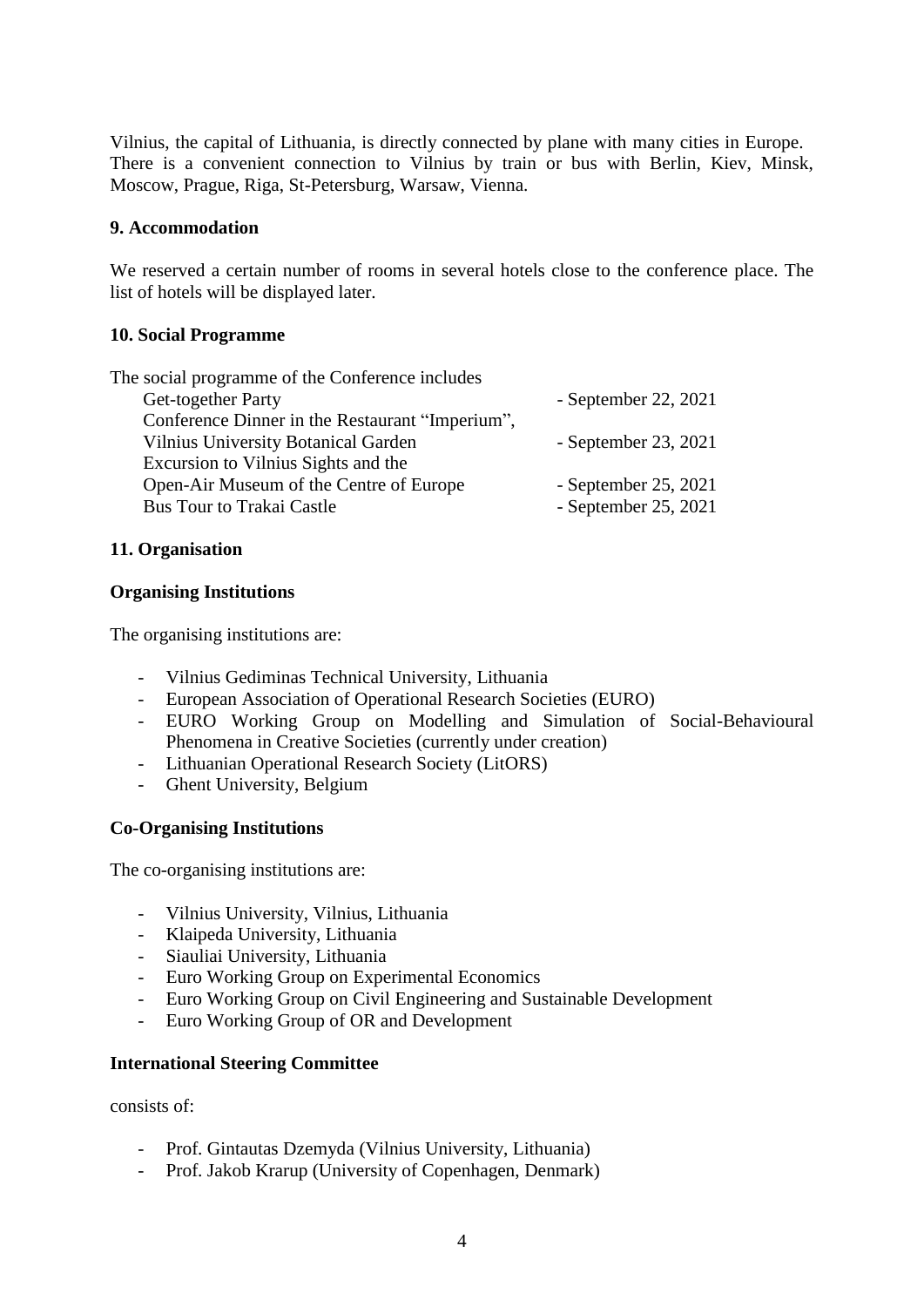- Prof. Gerhard Wilhelm (Willi) Weber (Poznan University, Poland) **Chairman**
- Prof. Edmundas Zavadskas (Vilnius Gediminas Technical University, Lithuania)

#### **International Programme Committee**

consists of:

- Prof. Dr. Nitin Agarwal, University of Arkansas at Little Rock, USA **Chairman**
- Prof. Dr. Elena Andreeva, Hanover Medical Centre, Germany
- Prof Dr. Akaki Arsenashvili, Tbilisi State University, Georgia
- Prof. Dr. Jens Bley, University of Hamburg, Germany
- Prof. Dr. Cathal MacSwiney Brugha, College of Business, Ireland
- Prof. Dr. Diana Cibulskiene, Siauliai University, Lithuania
- Prof. Dr. George Arthopoulos, Cyprus Institute, Cyprus
- Prof. Vitalijus Denisovas, Klaipeda University, Lithuania
- Prof. Dorien DeTombe, EWG on Ethics and OR, Netherlands
- Dr. Vygintas Gontis, Vilnius University, Lithuania
- Prof. Arturas Kaklauskas, Vilnius Gediminas Technical University, Lithuania
- Prof. George Kleiner, Central Economical Mathematical Institute, Russia
- Prof. Dr. Ismo Koponen, University of Helsinki, Finland
- Prof. Surya Kumacheva, University of St Peterburg, Russia
- Prof. Dr. Rimvydas Lauzikas, Vilnius University, Lithuania
- Prof. Ulrike Leopold-Wildburger, Karl-Franzens University, Austria
- Prof. Nelson Maculan, University Federal of Rio de Janeiro, Brasil
- Prof. Oleksandr Makarenko, Kyiv Technical University, Ukraine
- Prof. Dr. Milena Medineckiene, Vilnius Gediminas Technical University, Lithuania
- Prof. Dr. Gediminas Merkys, Vytautas Magnus University, Lithuania
- Prof. Dr. Marianne Ping-Huang, University of Aarhus, Denmark
- Prof. Dr. Darius Plikynas, Vilnius University, Lithuania
- Prof. Leonidas Sakalauskas, Vilnius Gediminas Technical University, Lithuania
- Prof. Dalius Serafinas, Vilnius University, Lithuania
- Prof. Dr. Dmitrij Sesok, Vilnius Gediminas Tewchnical University, Lithuania
- Prof. Dr. Svetlana Shchepetova, University of Finances, Russia
- Prof. Grazia Maria Speranza, University of Brescia, Italy
- Prof. Tatjana Vilutiene, Vilnius Gediminas Tecnical University, Lithuania
- Prof. Laimutis-Adolfas Telksnys, Vilnius University, Lithuania
- Prof. Alexis Tsoukias, LAMSADE, France
- Prof. Adilson Xavier, University Federal Rio de Janeiro, Brasil

#### **Organising Committee**

consists of:

- Vytautas Dulskis, Vilnius University, Lithuania
- Leonidas Sakalauskas, Vilnius Gediminas Technical University, Lithuania **Chairman**
- Sigita Turskiene, Siauliai University, Lithuania
- Ingrida Vaiciulyte, Vilnius University, Lithuania
- Jurate Vaiciulyte, Vilnius University, Lithuania
- Neringa Urbonaite, Vilnius Umiversity, Lithuania